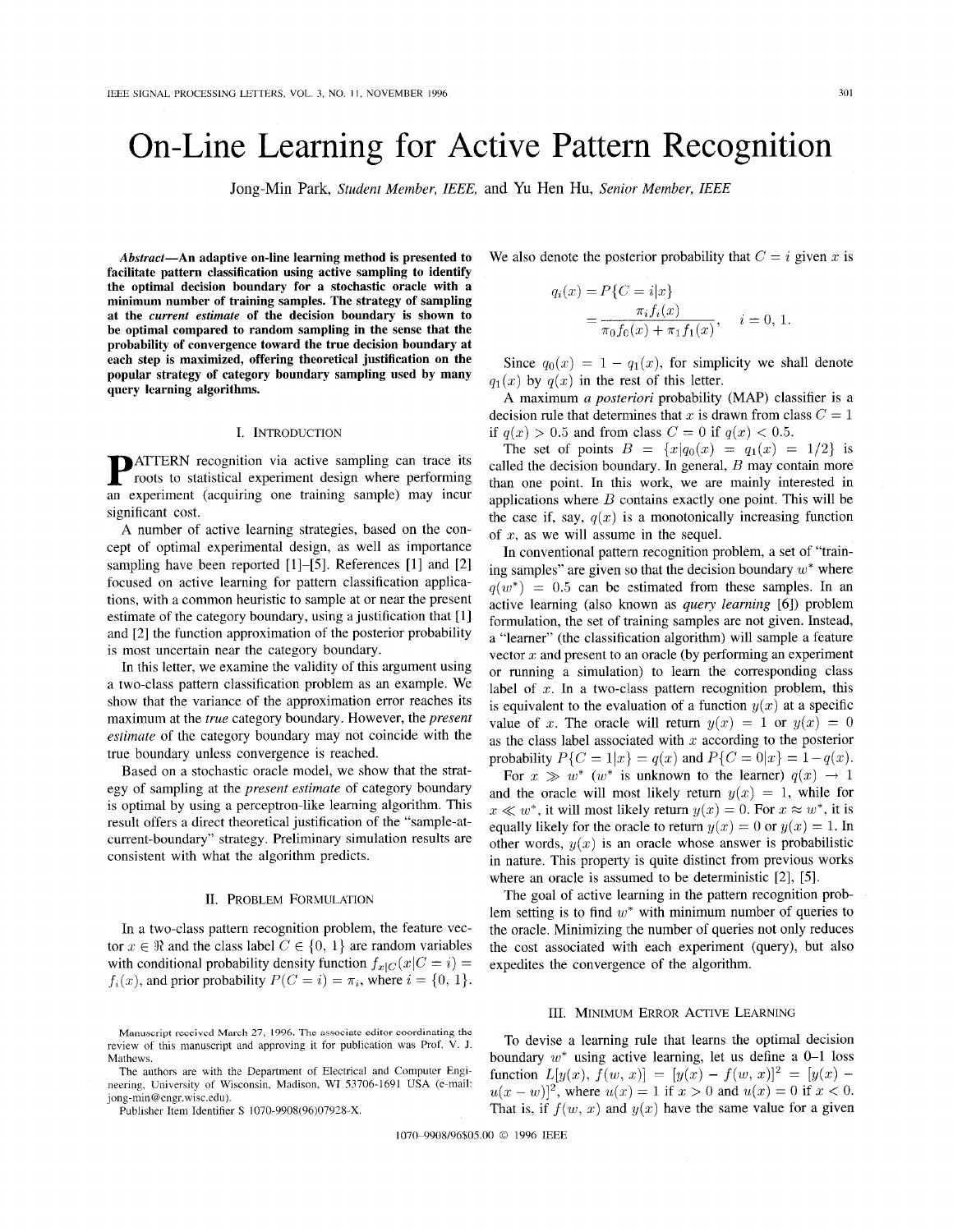

Fig. 1. Two-class problem,  $q(x) = P\{Y = 1 | z\}.$ 



Fig. 2.  $|w_n - w^*|$ , average mean of active and random sampling.

*2,* then the loss is 0. Otherwise, the loss is 1. Then, a cost function as the conditional risk given *x* can be defined as

$$
Cost(x) = E\{[y(x) - f(w, x)]^2 | x\}
$$
  
\n
$$
= P\{y(x) = 1 | x\} \cdot [1 - u(x - w)]^2
$$
  
\n
$$
+ P\{y(x) = 0 | x\} \cdot [0 - u(x - w)]^2
$$
  
\n
$$
= q(x) \cdot [1 - u(x - w)] + [1 - q(x)] \cdot u(x - w)
$$
  
\n
$$
= \begin{cases} 1 - q(x) & x > w \\ q(x) & x < w \end{cases}
$$
  
\n
$$
= \begin{cases} 1 - q(x) & x > w \\ q(x) & x < w \end{cases}
$$
  
\n
$$
= P\{y(x_{n+1}) = 0 | w_n > w^*\} \cdot P\{w_n > w^*\}.
$$
  
\nThe event  $y(x_{n+1}) = 0$  given  $x_{n+1}$  and the event  $w_n > w^*$ 

Integrate  $Cost(x)$  over x, and we have the expected risk

$$
R = \int Cost(x)p(x) dx = \int_w^{\infty} P\{x \in C_0|x\}p(x) dx
$$
  
+ 
$$
\int_{-\infty}^{w} P\{x \in C_1|x\}p(x) dx
$$
  
= 
$$
P\{x \in C_0\} \int_w^{\infty} p\{x|x \in C_0\}p(x) dx
$$
  
+ 
$$
P\{x \in C_1\} \int_{-\infty}^{w} p\{x|x \in C_1\}p(x) dx
$$
  
= 
$$
P\{x \in C_0\}P\{x > w|x \in C_0\}
$$
  
+ 
$$
P\{x \in C_1\}P\{x < w|x \in C_1\}
$$
 (2)

This shows that the expected risk *R* is the probability of misclassification. Thus, for any fixed x, minimizing *Cost(z)*  will minimize the probability of misclassification.

Since  $Cost(x)$  is not differentiable with respect to the decision boundary  $w$ , we use an adaptive formula similar to that of the classical perceptron learning algorithm

$$
w_{n+1} = w_n - \{ \epsilon [y(x_{n+1}) - 0.5] \}
$$
 (3)

where  $\epsilon$  is the learning rate, also called step-size, and the new estimate of the boundary moves to the left or right by  $\epsilon/2$ depending on the sample output  $y(x_{n+1})$  at the next sampling of  $x_{n+1}$ . Note that  $E[y(w^*)] = 0.5$ .



Fig. 3.  $|w_n - w^*|^2$ , average variance of active and random sampling.

From (3)

$$
|w_{n+1} - w^*| = |w_n - w^*| \pm \frac{\epsilon}{2}.
$$
 (4)

The algorithm will move toward convergence in the present step if  $|w_{n+1} - w^*| = |w_n - w^*| - \epsilon/2$ .

*Theorem 1:* Given the *a posteriori* probability  $q(x)$  of a two-class problem, the probability of moving away from the true boundary,  $P\{|w_{n+1} - w^*| = |w_n - w^*| + (\epsilon/2)|x_{n+1}\},\$ is minimized when  $x_{n+1} \rightarrow w_n$ . Moreover

$$
P\left\{|w_{n+1} - w^*| = |w_n - w^*| - \frac{\epsilon}{2} \Big| x_{n+1} = w_n \right\} > 0.5. (5)
$$

*Proof:* Let

$$
P_{\{y(x) = 1 | x\}} \cdot [1 - u(x - w)]^2
$$
\n
$$
P_{\{x(x) = 0 | x\}} \cdot [1 - u(x - w)]^2
$$
\n
$$
P_{\{x(x) = 0 | x\}} \cdot [0 - u(x - w)]^2
$$
\n
$$
P_{\{x(x) = 0 | x\}} \cdot [0 - u(x - w)]^2
$$
\n
$$
P_{\{y(x_{n+1}) = 0 | w_n > w^*\}} \cdot P_{\{w_n > w^*\}}
$$
\n
$$
P_{\{y(x_{n+1}) = 1 | w_n < w^*\}} \cdot P_{\{w_n < w^*\}}.
$$
\n(6)

The event  $y(x_{n+1}) = 0$  given  $x_{n+1}$  and the event  $w_n > w^*$ are independent, hence

$$
P\{y(x_{n+1}) = 0 | w_n > w^*\} = P\{y(x_{n+1}) = 0\}
$$
  
= 1 - q(x\_{n+1}) (7)  

$$
P\{y(x_{n+1}) = 1 | w_n < w^*\} = P\{y(x_{n+1}) = 1\}
$$
  
= q(x\_{n+1}). (8)

Thus, (6) becomes

$$
P_e = [1 - q(x_{n+1})] \cdot P\{w_n > w^*\}
$$
  
+  $q(x_{n+1})P\{w_n < w^*\}.$  (9)

If  $w_n > w^*$ , one would want to minimize  $1 - q(x_{n+1})$ term by choosing  $x_{n+1} \geq w_n$ , since  $1 - q(x_{n+1}) < 0.5$ for  $w^* < w_n \leq x_{n+1}$ . If we chose  $x_{n+1} < w_n$ , it may be  $x_{n+1} < w^*$ , in which case  $1 - q(x_{n+1}) > 0.5$ , thus actually increasing  $P_e$  and not being optimal.

On the other hand, if  $w_n < w^*$ , one would choose  $x_{n+1} \leq$  $w_n$  to minimize the term  $q(x_{n+1})$ , since  $q(x_{n+1}) < 0.5$  for  $x_{n+1} \leq w_n < w^*$ . If we chose  $x_{n+1} > w_n$ , it may be  $x_{n+1} > w^*$ , in which case  $q(x_{n+1}) > 0.5$ , again increasing *P<sub>e</sub>*. Since one has no prior knowledge of whether  $w_n > w^*$  or

 $w_n \, \langle w^*, w$  we opt to use the min-max criterion to minimize the maximum probability value of  $P_e$  regardless of whether  $w_n > w^*$  or  $w_n < w^*$ . In particular, we note that when  $w_n \, < \, w^*$ , choosing  $x_{n+1} \, < \, w_n$  will run into the risk of